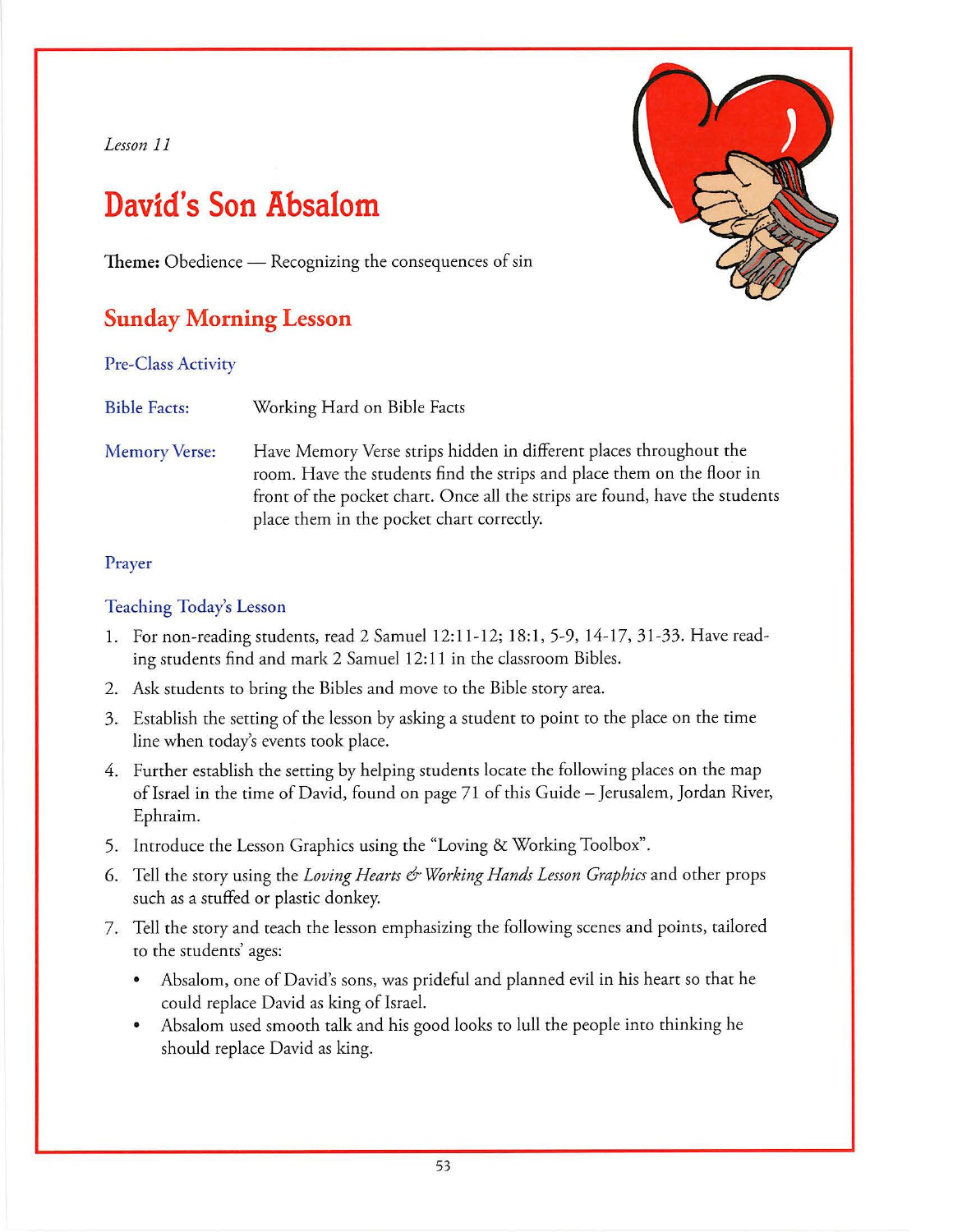- King David's army fought against Absalom and his men.
- During the battle, Absalom's mule ran off, leaving Absalom hanging by his hair from a tree.
- Some of David's soldiers killed Absalom.
- David was terribly sad about Absalom and his other children who did wrong, but he knew God was in control and put his trust in the Lord.
- We must love and trust God to know what is best for us and continue to obey Him even in bad times.
- 8. Using desktop Bibles, have children take turns reading aloud 2 Samuel 12:11-12; 18:1, 5-9, 14-17, 31-33 .
- 9. Get an empty shoe box or a piece of paper labeled "Jerusalem." Make stand-up figures from clothes pins, as depicted in che photo. Begin by gluing a square of card stock on the handle end of clothes pins to provide a base. Do not glue a base to the Absalom figure. Draw faces with a Sharpie. For David, glue a crown on two clothes pins. Draw a smiling face on one and a sad face on the other, representing his feelings before and after Absa-

lom's death. For Joab, glue on a small sword. For Absalom, glue on brown yarn for hair. Glue a graphic of a horse on a clothes pin. You may pin the Absalom figure to the horse and later to the tree, as the story progresses. Glue a graphic of a tree on a clothes pin or use a branch from a tree. From 1 Samuel 15, tell the story of Absalom's revolt and death using the stand-up figures. Allow che students co retell the story. Discuss lessons we should learn from what happened. The sword, donkey and tree graphics can be found on page 67 of this Guide.







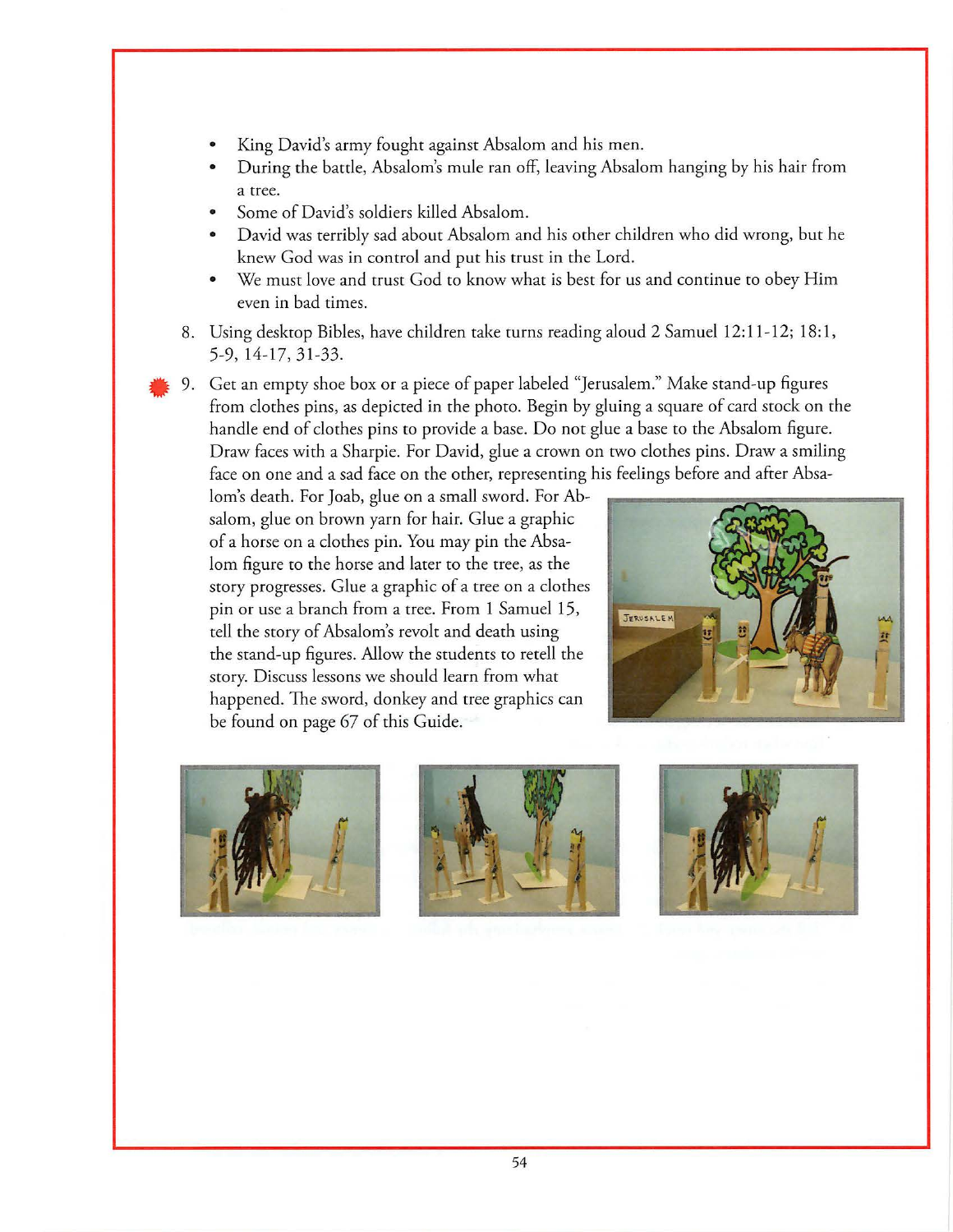### *Lesson 11*

# **David's Son Absalom**



Theme: Obedience — Recognizing the consequences of sin

# **Wednesday Night Lesson**

Pre-Class Activity

Bible Facts: Working Hard on Bible Facts

Memory Verse: Hide the Memory Verse strips around the room. Have students find all the strips and, once they are all found, have all students help to arrange them correctly in the pocket chart.

### Prayer

#### Starter

The words of a song go this way:

*Sin will take you farther than you want to go, Slowly but wholly taking control. Sin will keep you longer than you want to stay; Sin will cost you far more than you want to pay* 

These words tell of the consequences of sin. David confessed his sins to God. But David sins still had consequences.

Briefly review the lesson from Sunday morning and read 2 Samuel 18:1, 5-9, 14-17, 31-33.

### Illustrations and Applications

1. Objective: Identify possible consequences of sin.

A boy at school is a bully. He doesn't obey his teachers or his parents. He doesn't go to worship or Bible class. What might happen to him if he doesn't change? Prepare ten responses and ask the students co give *you* a "thumbs up" or "thumbs down." Put the responses on two stacks - a THUMBS UP stack and a THUMBS DOWN stack. After all decisions are made, read again the THUMBS UP stack.